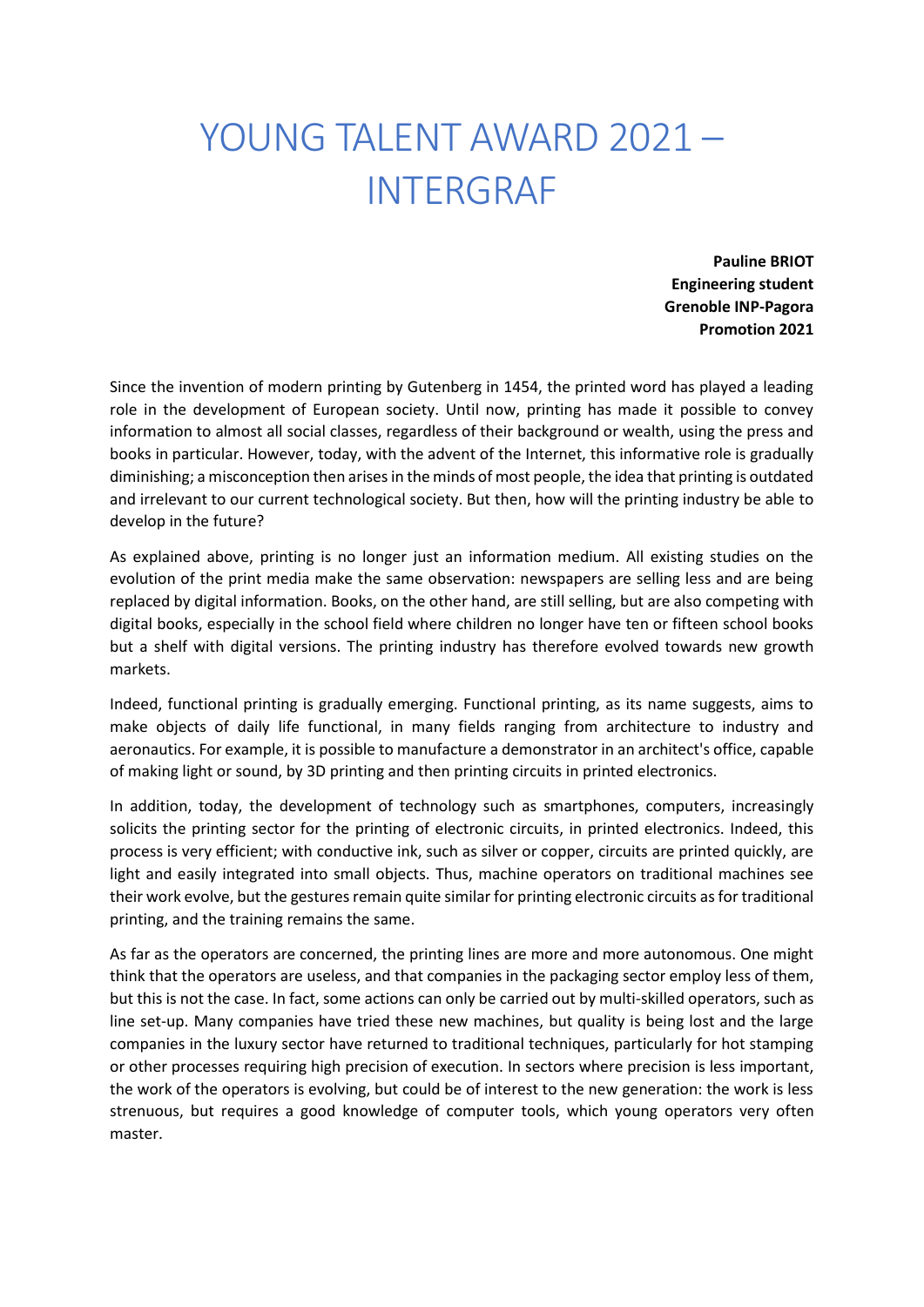In today's societies, the environment is also becoming an increasingly important concern. Printing, in people's minds, consumes a lot of paper, therefore trees, is bad for the environment, but this image is changing. Bleaching and paper refining techniques are polluting, because they use polluting bleaching agents and a lot of energy; but to align with these environmental concerns, paper is now being printed with fewer treatments. In addition, the emission of volatile organic compounds during printing is increasingly low, thanks to the use of solvent-free inks, or even vegetable inks.

Moreover, this use of vegetable-based inks on paper or cardboard creates a biodegradable, even recyclable complex. Indeed, normally, in order to be able to recycle printed paper or cardboard, it is necessary to de-ink the paper, a process that is costly in energy. However, using a vegetable-based inkSubscribe to DeepL Pro to edit this document. Visit www.DeepL.com/Pro for more information. paper complex makes it possible to skip this step and thus, recycling is almost immediate. These techniques should even be developed in the future in order to further improve the ratio of recycled printed paper.

Finally, in the printing sector, packaging is also evolving. The packaging no longer has only an advertising function, of attractiveness of the product, it becomes more and more functional. Many studies on traceability are in progress, for the food field in particular. The packaging is therefore emerging on new markets, and uses new printing techniques. The current plastic bashing is also in favor of printing, since cardboard is a good candidate to replace it.

In conclusion, printing is not at all old-fashioned or uninteresting. In the future, it will have been able to carve out a place for itself in new markets, particularly in the printed electronics sector, or functional printing. In addition, it respects the new codes of environmental concern, replacing plastic in the packaging sector, and using solvent-free or vegetable-based inks.

For a young printer, a young engineer in the printing industry, or a young production operator, or any of the other trades covered by the collective agreement for the commercial printing and graphic industries, the working environment is essential. But which work environment attracts the most, and how could a printing company provide it?

For my part, I have just finished my three years of engineering studies, in the field of printed communication engineering at Grenoble INP-Pagora. Today I'm starting my last six-month internship in a printing company. While looking for my internship, I asked myself a lot of questions about the companies I was going to apply to.

My most important criteria was to be in a company with a dynamic and creative environment. Indeed, it is essential to get up in the morning with the desire to work for a company that we like and where we like to work. Dynamism is therefore essential for a company, because without dynamism, employees risk getting stuck in a routine and decrease their productivity and their desire. A printing company can be dynamic, especially adhesive label printing companies: indeed, in the company where I am doing my internship, the orders are different every day, follow different processes, customers evolve thanks to the salesmen who seduce new companies with innovative solutions... We are far from being bored, and the collaborators realize it very well because they too are carried by this dynamism.

In addition, printing is a creative sector. Before going into production, you have to think about the design of your printed matter, choose the most suitable printing process, do some tests... So you have to have a certain creative side when you work in printing.

Finally, the working atmosphere is also important. I have already worked in different companies, where the human resources aspects were totally different. During my internship as an assistant engineer, I